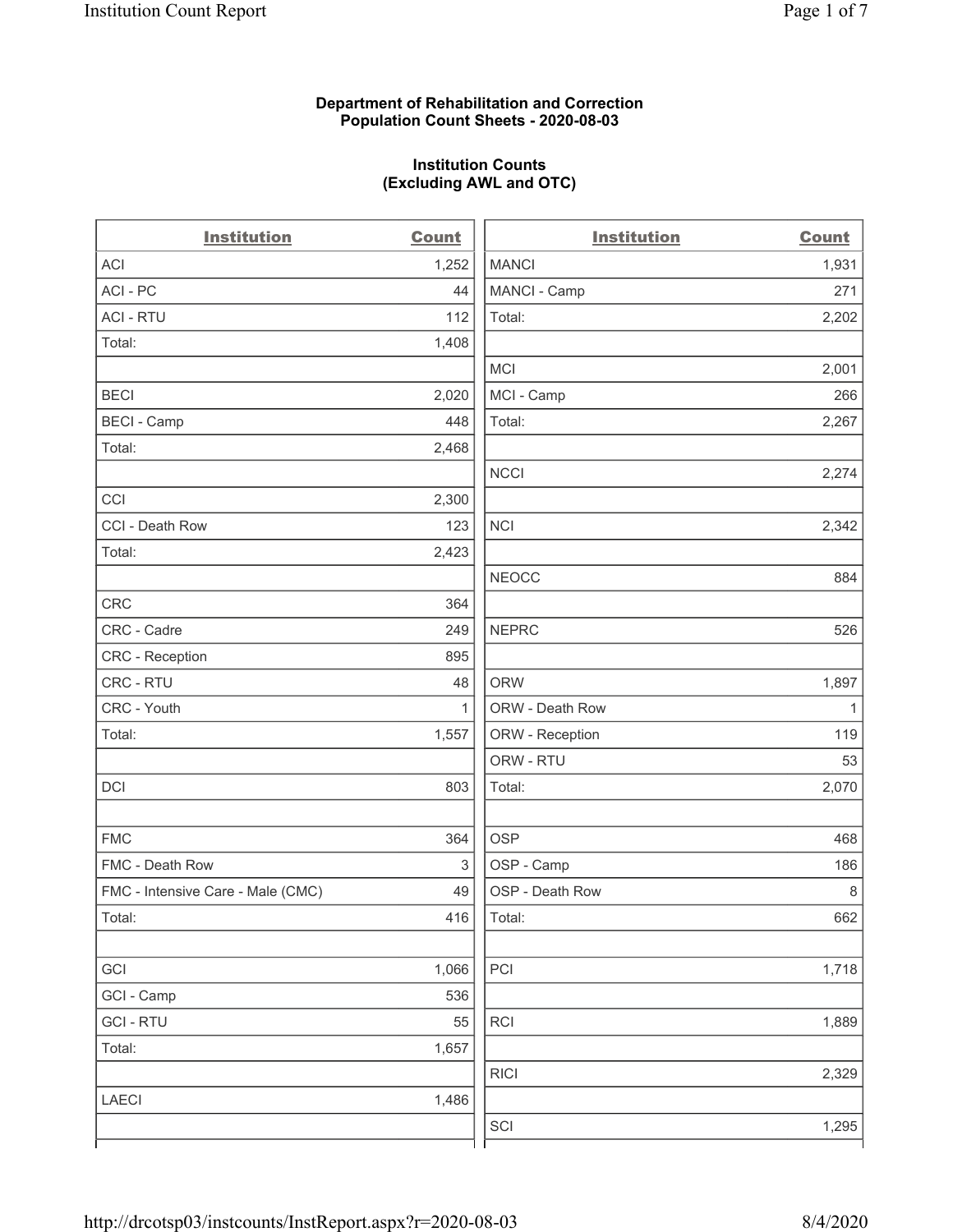Total: 1,453

MACI 957 MACI - Minimum 1,211 Total: 2,168

| <b>LECI</b>              | 1,806 |             |                |
|--------------------------|-------|-------------|----------------|
| LECI - Camp              | 142   | <b>SOCF</b> | 1,215          |
| Total:                   | 1,948 | SOCF - RTU  | $\overline{2}$ |
|                          |       | Total:      | 1,217          |
| <b>LOCI</b>              | 2,190 |             |                |
|                          |       | <b>TCI</b>  | 984            |
| <b>LORCI</b>             | 426   | TCI - Camp  | 305            |
| LORCI - Cadre            | 166   | Total:      | 1,289          |
| <b>LORCI - Reception</b> | 861   |             |                |

TOCI 738 TOCI - PC 142 Total: 880

 $WCI$  1,226 WCI - RTU 30 Total: 1,256

**Total Population: 45,077**

\* The Total Population includes 30 Offenders with Reason Codes 30 & 31. \*\* The Total Population includes 34 Offenders with Reason Code 0A.

### **Male Population by Security Level (Include AWL and Exclude OTC)**

| <b>Security Level</b>  |                   | <b>Body</b> | <b>AWL</b> | $(-OTC)$ | <b>Total</b> |
|------------------------|-------------------|-------------|------------|----------|--------------|
| <b>Total Level E</b>   |                   | 943         | 6          | 6        | 943          |
| Total Level 4          |                   | 1,508       | 5          | 5        | 1,508        |
| Total Level 3          |                   | 9,637       | 82         | 74       | 9,645        |
| Total Level 2          |                   | 15,377      | 96         | 73       | 15,400       |
| Total Level 1          |                   | 14,002      | 83         | 49       | 14,036       |
| <b>Total Death Row</b> |                   | 138         | 0          | 0        | 138          |
|                        | <b>Total Male</b> | 41,605      | 272        | 207      | 41,670       |

#### **Female Population by Institution (Include AWL and Exclude OTC)**

| <b>Institution</b>     | <b>Body</b> | <b>AWL</b> | $(-OTC)$ | <b>Total</b> |
|------------------------|-------------|------------|----------|--------------|
| <b>DCI</b>             | 802         |            | 4        | 802          |
| <b>FMC</b>             |             |            | 0        |              |
| NEPRC                  | 526         |            | റ        | 527          |
| <b>ORW</b>             | 1,897       | 20         | 14       | 1,903        |
| <b>ORW</b> - Death Row |             | 0          | U        |              |
|                        |             |            |          |              |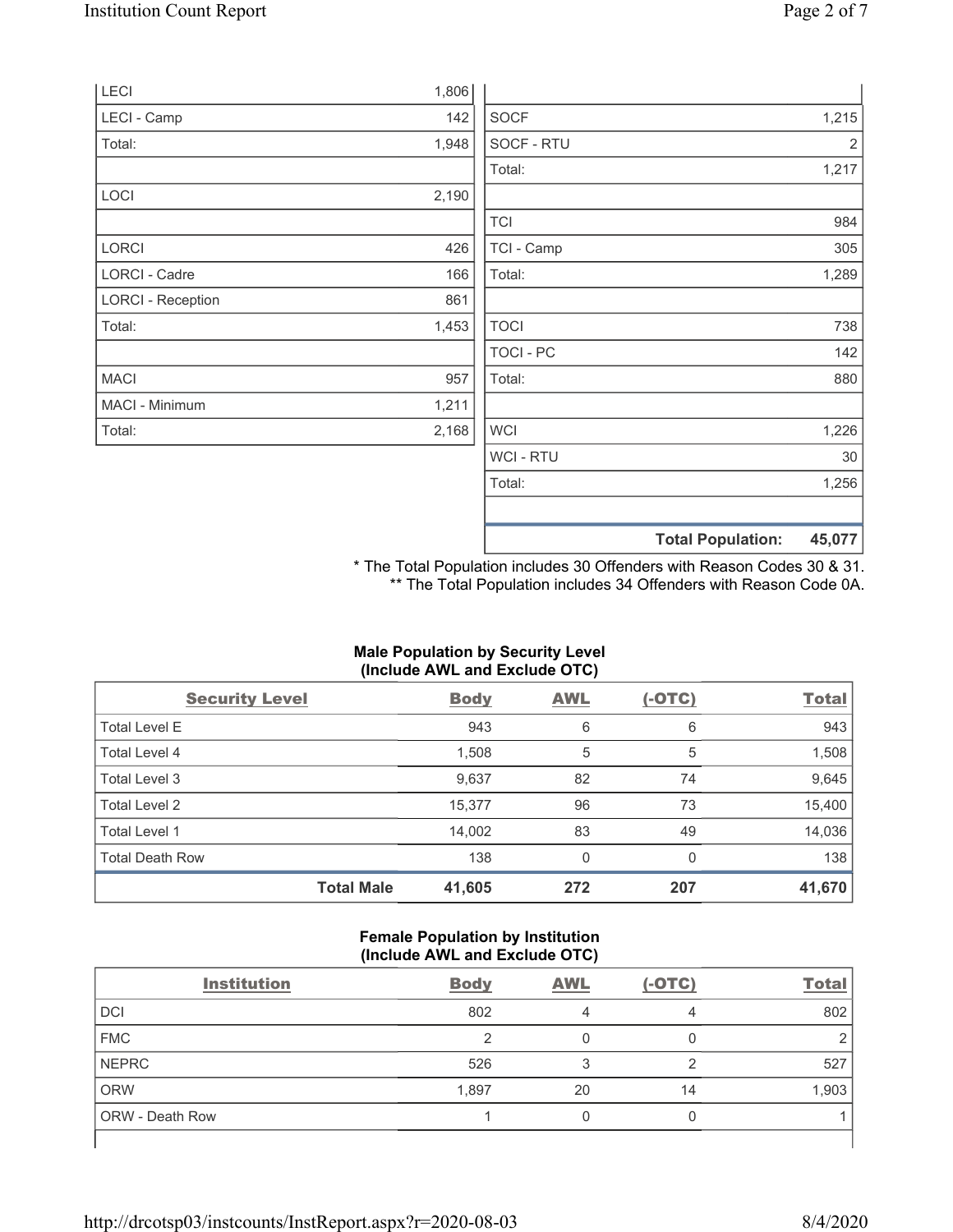| <b>ORW</b> - Reception |                          | 119    | b   |     | 121    |
|------------------------|--------------------------|--------|-----|-----|--------|
| ORW - RTU              |                          | 53     |     |     | 53     |
|                        | <b>Total Female</b>      | 3.400  | 32  | 23  | 3,409  |
|                        |                          |        |     |     |        |
|                        | <b>Total Population:</b> | 45,005 | 304 | 230 | 45,079 |

### **Male Population by Institution: Security Level 5 and E (Include AWL and Exclude OTC)**

| <b>Institution</b>   | <b>Body</b>      | <b>AWL</b>                | $(-OTC)$            | <b>Total</b>     |
|----------------------|------------------|---------------------------|---------------------|------------------|
| ACI                  |                  | $\mathbf 0$               | 0                   | 1                |
| CRC                  |                  | $\mathbf 0$               | 0                   | 1                |
| CRC - RTU            | 4                | $\mathbf 0$               | 0                   | $\sqrt{4}$       |
| <b>FMC</b>           | $\overline{2}$   | $\mathsf 0$               | 0                   | $\sqrt{2}$       |
| LECI                 | 21               | $\mathbf 0$               | 0                   | 21               |
| <b>MACI</b>          | $\boldsymbol{9}$ | 1                         | 1                   | $\boldsymbol{9}$ |
| <b>MANCI</b>         | $\overline{7}$   | $\mathbf 0$               | 0                   | $\overline{7}$   |
| <b>NEOCC</b>         | $10$             | $\mathbf 0$               | $\boldsymbol{0}$    | $10$             |
| OSP                  | 243              | $\ensuremath{\mathsf{3}}$ | 3                   | 243              |
| <b>RCI</b>           | 1                | $\mathbf 0$               | $\boldsymbol{0}$    | 1                |
| SOCF                 | 501              | 1                         | 1                   | 501              |
| <b>TCI</b>           | $\overline{2}$   | $\mathbf 0$               | $\mathsf{O}\xspace$ | $\overline{2}$   |
| <b>TOCI</b>          | 128              | 1                         | 1                   | 128              |
| TOCI - PC            | 1                | $\mathsf{O}\xspace$       | 0                   | 1                |
| <b>WCI</b>           | $9\,$            | $\mathsf 0$               | $\mathbf 0$         | $\boldsymbol{9}$ |
| WCI - RTU            | $\sqrt{3}$       | $\mathsf{O}\xspace$       | $\boldsymbol{0}$    | 3                |
| <b>Total Level 5</b> | 943              | $6\phantom{1}6$           | $6\phantom{1}6$     | 943              |

# **Male Population by Institution: Security Level 4 (Include AWL and Exclude OTC)**

| <b>Institution</b>                | <b>Body</b> | <b>AWL</b> | $(-OTC)$ | <b>Total</b> |
|-----------------------------------|-------------|------------|----------|--------------|
| <b>ACI</b>                        | 4           |            |          |              |
| CRC                               | 8           |            |          | 8            |
| <b>CRC</b> - Reception            |             |            |          |              |
| <b>CRC - RTU</b>                  | 11          |            |          |              |
| <b>FMC</b>                        | 2           |            |          |              |
| FMC - Intensive Care - Male (CMC) |             |            |          |              |
| LOCI                              |             |            |          |              |
| <b>LORCI</b>                      | 4           |            |          |              |
| <b>LORCI - Cadre</b>              |             |            |          |              |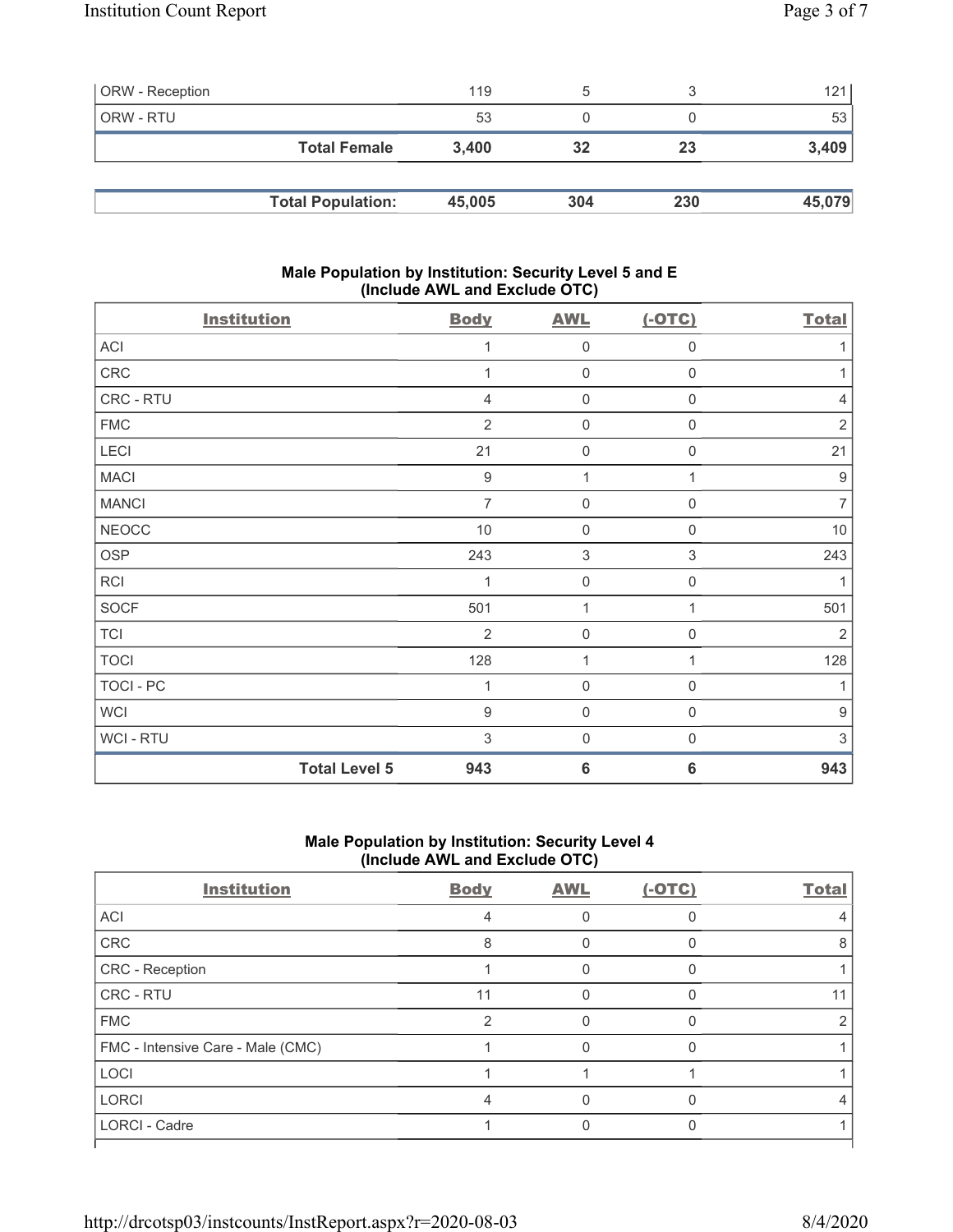| <b>LORCI - Reception</b> |       |   |   |       |
|--------------------------|-------|---|---|-------|
| <b>MACI</b>              | 16    | 0 |   | 16    |
| <b>OSP</b>               | 191   | 0 |   | 191   |
| SOCF                     | 668   | 4 |   | 668   |
| SOCF - RTU               | 2     |   |   |       |
| <b>TOCI</b>              | 578   | 0 |   | 578   |
| TOCI - PC                | 12    | 0 |   | 12    |
| <b>WCI</b>               |       |   |   |       |
| WCI-RTU                  | 6     | O |   | 6     |
| <b>Total Level 4</b>     | 1,508 | 5 | 5 | 1,508 |

### **Male Population by Institution: Security Level 3 (Include AWL and Exclude OTC)**

| <b>Institution</b>                | <b>Body</b>    | <b>AWL</b>          | $(-OTC)$            | <b>Total</b>   |
|-----------------------------------|----------------|---------------------|---------------------|----------------|
| <b>ACI</b>                        | 16             | $\mathsf{O}\xspace$ | $\mathsf{O}\xspace$ | 16             |
| ACI-PC                            | $\overline{9}$ | $\mathbf 0$         | $\mathsf{O}\xspace$ | $9\,$          |
| <b>BECI</b>                       | 14             | $\mathbf 0$         | $\mathsf{O}\xspace$ | 14             |
| CCI                               | 24             | $\mathbf 0$         | $\mathsf{O}\xspace$ | 24             |
| CRC                               | 196            | $\overline{7}$      | $\overline{7}$      | 196            |
| CRC - Cadre                       | 13             | $\mathbf 0$         | $\mathbf 0$         | 13             |
| <b>CRC</b> - Reception            | 492            | 10                  | $\,8\,$             | 494            |
| CRC - RTU                         | 32             | $\mathbf 0$         | $\mathsf{O}\xspace$ | 32             |
| CRC - Youth                       | $\mathbf 1$    | $\mathbf 0$         | $\mathsf{O}\xspace$ | $\mathbf{1}$   |
| <b>FMC</b>                        | 11             | $\mathbf 0$         | $\mathbf 0$         | 11             |
| FMC - Intensive Care - Male (CMC) | 3              | $\mathbf 0$         | $\mathsf 0$         | $\sqrt{3}$     |
| GCI                               | $\overline{7}$ | $\mathsf{O}\xspace$ | $\mathsf 0$         | $\overline{7}$ |
| <b>LAECI</b>                      | 17             | $\mathbf 0$         | $\mathbf 0$         | 17             |
| LECI                              | 1,374          | 5                   | $\sqrt{5}$          | 1,374          |
| LOCI                              | 13             | $\mathsf{O}\xspace$ | $\mathsf{O}\xspace$ | 13             |
| <b>LORCI</b>                      | 175            | 25                  | 25                  | 175            |
| LORCI - Cadre                     | 20             | $\mathbf 0$         | $\mathsf{O}\xspace$ | 20             |
| <b>LORCI - Reception</b>          | 40             | $\mathbf 1$         | $\mathbf 0$         | 41             |
| <b>MACI</b>                       | 851            | $\mathbf{1}$        | $\mathbf{1}$        | 851            |
| <b>MANCI</b>                      | 1,734          | 17                  | 15                  | 1,736          |
| MCI                               | 14             | $\mathsf{O}\xspace$ | $\mathbf 0$         | 14             |
| <b>NCCI</b>                       | 26             | $\mathsf{O}$        | $\mathbf 0$         | 26             |
| <b>NCI</b>                        | 8              | $\mathbf{1}$        | $\mathbf{1}$        | $\,8\,$        |
| <b>NEOCC</b>                      | 783            | $\mathbf{1}$        | $\mathbf{1}$        | 783            |
| <b>OSP</b>                        | $\mathbf 1$    | $\mathsf{O}$        | $\mathsf{O}\xspace$ | $\mathbf{1}$   |
| PCI                               | 45             | $\mathbf 0$         | $\mathsf 0$         | 45             |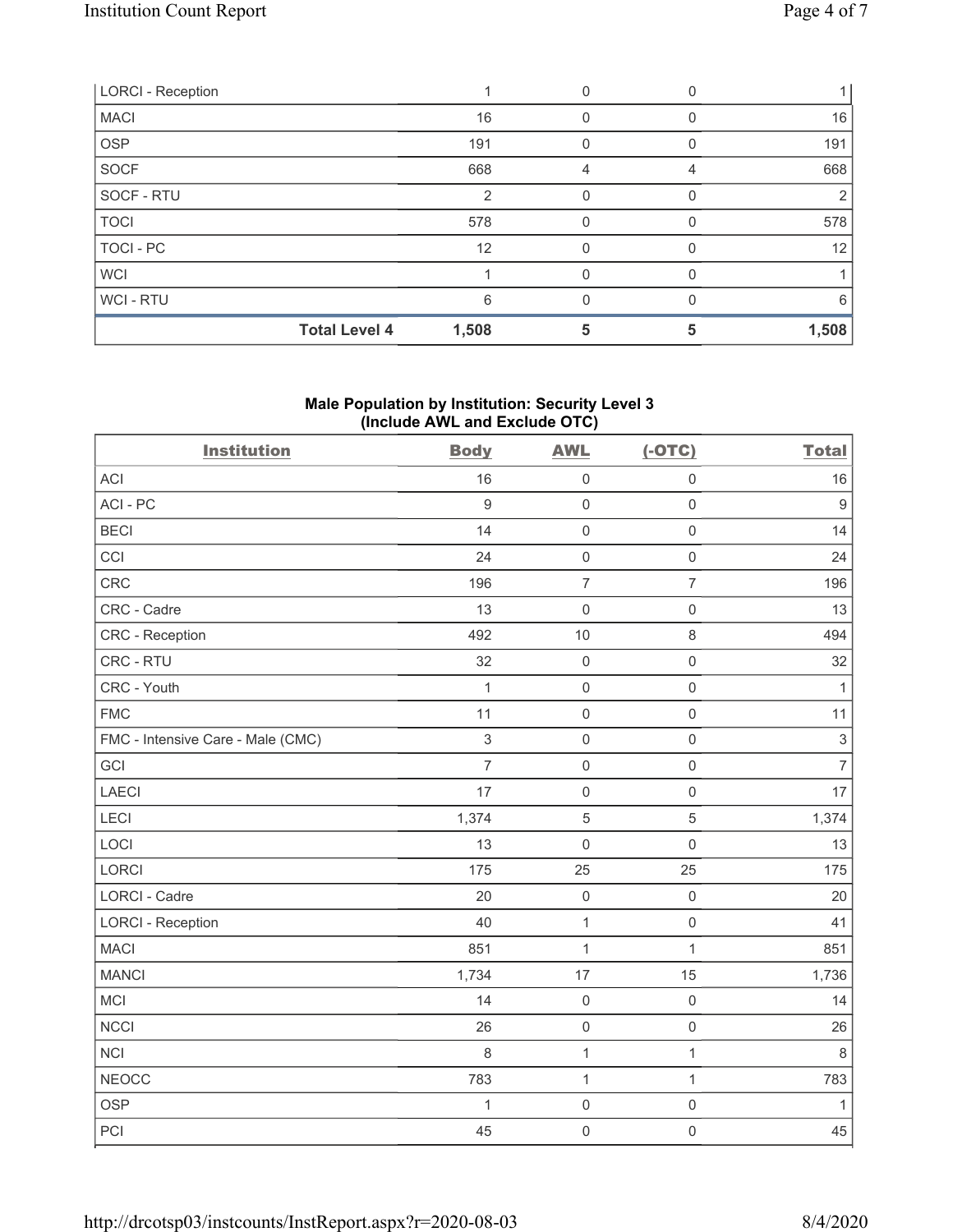|             | <b>Total Level 3</b> | 9,637 | 82          | 74       | 9,645 |
|-------------|----------------------|-------|-------------|----------|-------|
| WCI-RTU     |                      | 17    | 0           |          | 17    |
| <b>WCI</b>  |                      | 1,119 | 5           | 5        | 1,119 |
| TOCI - PC   |                      | 78    | 0           | 0        | 78    |
| <b>TOCI</b> |                      | 20    | $\mathbf 0$ | $\Omega$ | 20    |
| TCI - Camp  |                      |       | $\mathbf 0$ | 0        | 1     |
| <b>TCI</b>  |                      | 880   | 3           |          | 882   |
| SOCF        |                      | 43    | 0           | 0        | 43    |
| SCI         |                      | 23    | 0           | 0        | 23    |
| <b>RICI</b> |                      | 28    | 0           | 0        | 28    |
| <b>RCI</b>  |                      | 1,509 | 6           | 5        | 1,510 |

### **Male Population by Institution: Security Level 2 (Include AWL and Exclude OTC)**

| <b>Institution</b>                | <b>Body</b>  | <b>AWL</b>          | $(-OTC)$            | <b>Total</b>              |
|-----------------------------------|--------------|---------------------|---------------------|---------------------------|
| <b>ACI</b>                        | 678          | $\overline{2}$      | 1                   | 679                       |
| ACI-PC                            | 24           | $\mathsf 0$         | $\mathsf 0$         | 24                        |
| <b>ACI - RTU</b>                  | 89           | $\mathsf 0$         | $\mathsf{O}\xspace$ | 89                        |
| <b>BECI</b>                       | 1,326        | $\boldsymbol{9}$    | $\boldsymbol{9}$    | 1,326                     |
| CCI                               | 1,723        | 12                  | $\mathbf 5$         | 1,730                     |
| CRC                               | 60           | $\sqrt{2}$          | $\overline{2}$      | 60                        |
| CRC - Cadre                       | 232          | $\mathsf 0$         | $\mathbf 0$         | 232                       |
| CRC - Reception                   | 191          | $\mathbf{1}$        | $\mathbf{1}$        | 191                       |
| CRC - RTU                         | $\mathbf{1}$ | $\mathsf 0$         | $\mathsf 0$         | $\mathbf{1}$              |
| <b>DCI</b>                        | $\mathbf{1}$ | $\mathsf 0$         | $\mathsf 0$         | $\mathbf{1}$              |
| <b>FMC</b>                        | 19           | $\sqrt{2}$          | $\mathsf{O}\xspace$ | 21                        |
| FMC - Intensive Care - Male (CMC) | 14           | $\mathsf{O}\xspace$ | $\mathsf{O}\xspace$ | 14                        |
| GCI                               | 438          | $\mathbf{1}$        | $\mathbf{1}$        | 438                       |
| GCI - Camp                        | 3            | $\mathsf 0$         | $\mathsf{O}\xspace$ | $\ensuremath{\mathsf{3}}$ |
| <b>GCI-RTU</b>                    | 43           | $\mathbf 0$         | $\mathsf{O}\xspace$ | 43                        |
| LAECI                             | 938          | $10$                | 8                   | 940                       |
| LECI                              | 404          | $\,$ 3 $\,$         | $\,$ 3 $\,$         | 404                       |
| LOCI                              | 1,229        | $\overline{7}$      | $\overline{7}$      | 1,229                     |
| <b>LORCI</b>                      | 154          | $\,8\,$             | 8                   | 154                       |
| <b>LORCI - Cadre</b>              | 135          | $\mathsf 0$         | $\mathsf{O}\xspace$ | 135                       |
| <b>LORCI - Reception</b>          | 349          | $\mathsf 0$         | $\mathbf 0$         | 349                       |
| <b>MACI</b>                       | 81           | $\sqrt{2}$          | $\mathbf{2}$        | 81                        |
| <b>MANCI</b>                      | 171          | $\mathsf 0$         | $\mathsf{O}\xspace$ | 171                       |
| <b>MCI</b>                        | 1,401        | $\,$ 3 $\,$         | $\overline{2}$      | 1,402                     |
| MCI - Camp                        | 1            | $\mathsf{O}\xspace$ | $\mathsf{O}\xspace$ | $\mathbf{1}$              |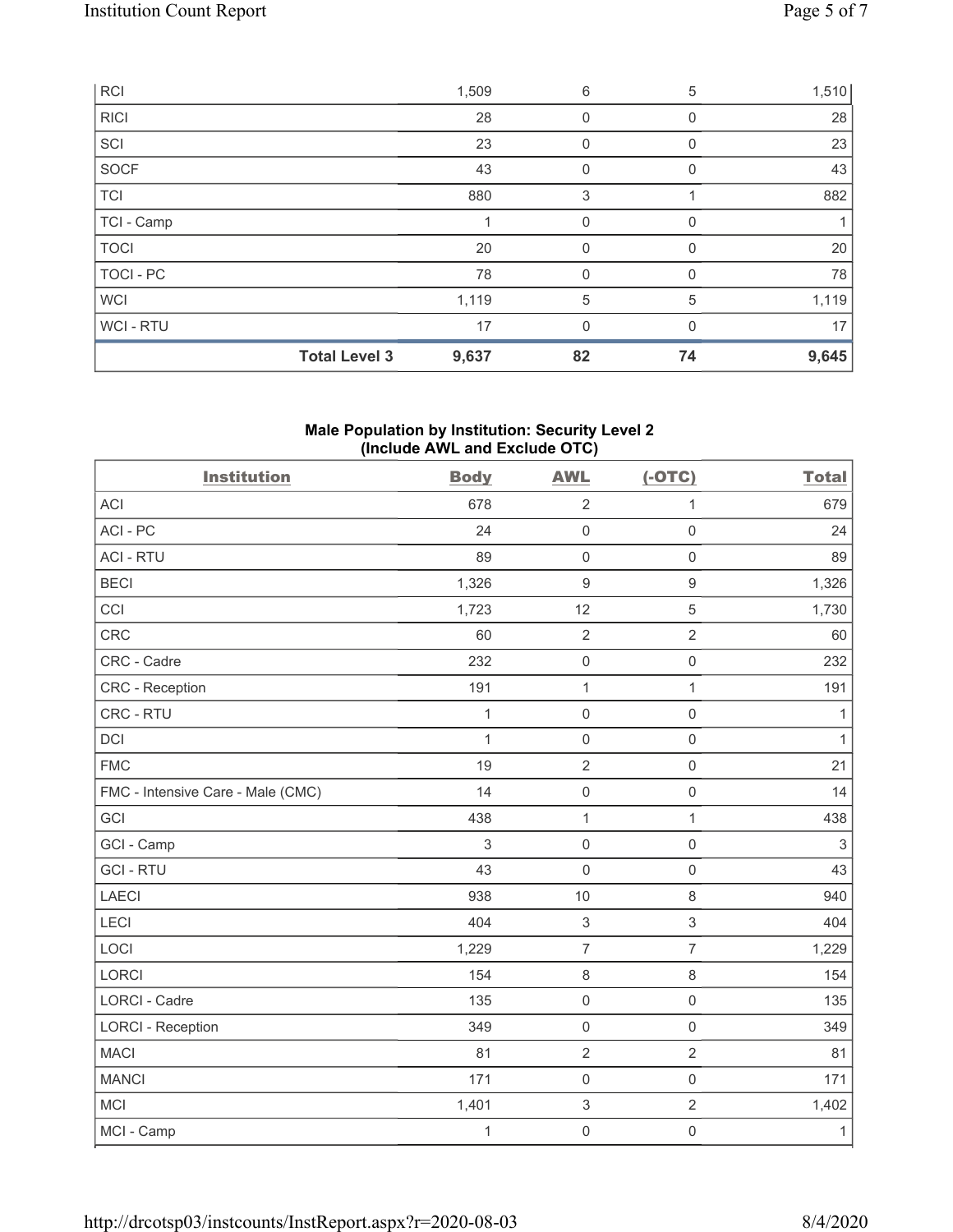| NCCI         |                      | 954            | 8           | 6                         | 956            |
|--------------|----------------------|----------------|-------------|---------------------------|----------------|
| <b>NCI</b>   |                      | 1,278          | 8           | 6                         | 1,280          |
| <b>NEOCC</b> |                      | 91             | 1           | $\mathbf 0$               | 92             |
| <b>OSP</b>   |                      | $\overline{2}$ | $\mathbf 0$ | $\mathbf 0$               | $\overline{2}$ |
| PCI          |                      | 735            | 6           | $\overline{2}$            | 739            |
| RCI          |                      | 379            | $\sqrt{3}$  | $\ensuremath{\mathsf{3}}$ | 379            |
| <b>RICI</b>  |                      | 1,150          | 4           | 3                         | 1,151          |
| SCI          |                      | 855            | 4           | 4                         | 855            |
| SOCF         |                      | 3              | $\mathbf 0$ | 0                         | 3              |
| <b>TCI</b>   |                      | 66             | $\mathbf 0$ | $\mathbf{0}$              | 66             |
| <b>TOCI</b>  |                      | 12             | $\mathbf 0$ | $\mathbf 0$               | 12             |
| TOCI - PC    |                      | 50             | $\mathbf 0$ | $\mathbf 0$               | 50             |
| <b>WCI</b>   |                      | 97             | $\mathbf 0$ | 0                         | 97             |
|              | <b>Total Level 2</b> | 15,377         | 96          | 73                        | 15,400         |

## **Male Population by Institution: Security Level 1 (Include AWL and Exclude OTC)**

| <b>Institution</b>                | <b>Body</b>    | <b>AWL</b>          | $(-OTC)$            | <b>Total</b>   |
|-----------------------------------|----------------|---------------------|---------------------|----------------|
| <b>ACI</b>                        | 553            | $\mathbf 0$         | $\mathsf 0$         | 553            |
| ACI-PC                            | 11             | $\mathsf{O}\xspace$ | $\mathbf 0$         | 11             |
| <b>ACI - RTU</b>                  | 23             | $\mathsf{O}\xspace$ | $\mathsf 0$         | 23             |
| <b>BECI</b>                       | 679            | $\,6\,$             | 3                   | 682            |
| <b>BECI - Camp</b>                | 447            | $\mathbf 0$         | $\mathbf 0$         | 447            |
| CCI                               | 552            | $\,6\,$             | 1                   | 557            |
| <b>CRC</b>                        | 39             | 1                   | 1                   | 39             |
| CRC - Cadre                       | $\overline{4}$ | $\mathsf{O}\xspace$ | $\mathsf{O}\xspace$ | $\overline{4}$ |
| <b>CRC</b> - Reception            | 207            | $\,6\,$             | 6                   | 207            |
| <b>FMC</b>                        | 328            | $\,$ 3 $\,$         | 1                   | 330            |
| FMC - Intensive Care - Male (CMC) | 31             | $\mathsf{O}\xspace$ | $\mathsf 0$         | 31             |
| GCI                               | 621            | $\overline{2}$      | 1                   | 622            |
| GCI - Camp                        | 533            | $\mathsf{O}\xspace$ | $\mathsf{O}\xspace$ | 533            |
| <b>GCI-RTU</b>                    | 12             | $\mathbf 0$         | $\mathsf 0$         | 12             |
| <b>LAECI</b>                      | 531            | $\,6\,$             | $\,6\,$             | 531            |
| LECI                              | 6              | $\mathbf{1}$        | $\mathsf{O}\xspace$ | $\overline{7}$ |
| LECI - Camp                       | 142            | $\mathbf 0$         | $\mathsf 0$         | 142            |
| LOCI                              | 947            | $\overline{4}$      | $\overline{2}$      | 949            |
| <b>LORCI</b>                      | 93             | $\,8\,$             | $\overline{7}$      | 94             |
| LORCI - Cadre                     | 10             | $\mathbf 0$         | $\mathsf{O}\xspace$ | 10             |
| <b>LORCI - Reception</b>          | 471            | $\mathsf{O}\xspace$ | $\mathsf{O}\xspace$ | 471            |
| MACI - Minimum                    | 1,211          | $\overline{7}$      | 6                   | 1,212          |